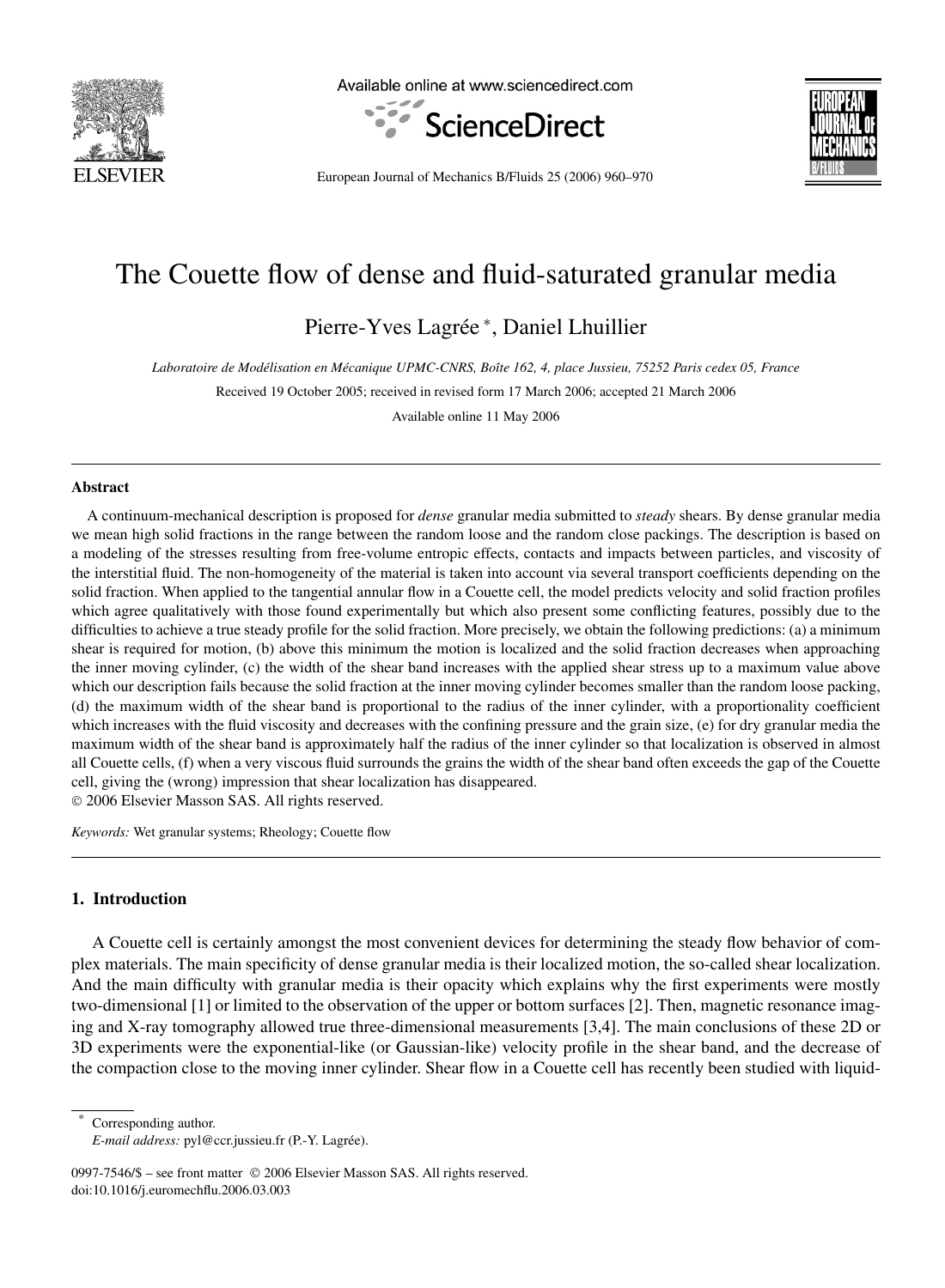saturated granular media [5,6]. The interstitial fluid was found to increase the width of the shear band and, seemingly to suppress any localization of the motion. These surprising results, together with the finding of a universal velocity profile for wet and dry materials, prompted us to extend a model initially proposed for dry materials [7] to include the role of an interstitial fluid. The model we have developed is based on a suggestion made long ago by Savage [8] and Johnson and Jackson [9], who split the stress tensor into a rate-independent part related to free-volume phenomena and a rate-dependent part due to the contact forces between particles (see also the related model of Ancey and Evesque [10]). The resulting stress involves several transport coefficients depending on the grain volume fraction. We have renewed that approach by refining the expressions of these transport coefficients. We already tested the model in flows over heaps or rough inclines [7]. Here we want to detail the predictions for the Couette flow.

The general features of the motion in a Couette cell are briefly reviewed in Section 2, while the model for dense granular media is presented in Section 3. The generic velocity and solid fraction profiles are obtained in Section 4. The predictions of the model are presented in Section 5 for two important limit-cases (constant confining pressure and constant mean volume fraction), and they are compared with the experimental results of [5,6].

# **2. Pressure and shear stresses in a Couette cell**

A widely used apparatus to study the rheology of continuous media is the Couette cell, made of two co-axial vertical cylinders with radii *r*int and *r*ext. The inner cylinder rotates and imparts momentum to the medium bounded by the two cylinders. Once in a steady state, the medium moves with an angular velocity *ω(r,z)*, a shear rate *r∂ω/∂r* and an azimuthal velocity  $r\omega(r, z)$ . Mass conservation is automatically satisfied. Momentum conservation simplifies considerably when assuming that the stress tensor  $\tau$  is symmetric and has vanishing components  $\tau_{zr}$  and  $\tau_{z\theta}$ . These assumptions are far from trivial in case of granular media: a rough boundary prevents the grains to rotate freely (meaning that their mean angular velocity is possibly different from *ω*) and the stress tensor is presumably not symmetric at distances less than a few diameters from it. Moreover the assumption of a vanishing *τzr* means the neglect of any Janssen-like effect in the Couette cell (i.e. no vertical friction forces on the cylinders). When these assumptions are taken for granted, momentum conservation reduces to

$$
r\partial \tau_{rr}/\partial r + \tau_{rr} - \tau_{\theta\theta} = \rho r^2 \omega^2,
$$
  
\n
$$
\frac{\partial (r^2 \tau_{r\theta})}{\partial r} = 0,
$$
  
\n
$$
\frac{\partial \tau_{zz}}{\partial z} = \rho g,
$$

in the radial, azimuthal and axial direction respectively. For fluid-saturated granular media the mass per unit volume is  $\rho = \phi \rho_p + (1 - \phi) \rho_f$  where  $\phi$  is the volume fraction of the grains while  $\rho_p$  and  $\rho_f$  are the mass per unit volume of the grains and the interstitial fluid respectively. The momentum conservation in the radial direction implies

$$
\tau_{rr}(r_{\rm ext}, z) = \tau_{rr}(r_{\rm int}, z) + \int_{r_{\rm int}}^{r_{\rm ext}} (\tau_{\theta\theta} - \tau_{rr} + \rho r^2 \omega^2) \frac{dr}{r}.
$$
\n(1)

Because of the very slow motion we will assume that the normal stress difference  $\tau_{rr} - \tau_{\theta\theta}$  and the centrifugal pressure have a negligible role. These assumptions are supported by the direct observation of the free-surface which appears to stay horizontal without any deformation, at the least for *ω <* 1 rad*/*sec. As a consequence, the momentum conservation of slowly moving and dense granular media simply expresses as

$$
\tau_{rr} \approx N(z),\tag{2}
$$

$$
\tau_{r\theta} \approx S(z) \left(\frac{r_{\rm int}}{r}\right)^2,\tag{3}
$$

where  $N(z)$  and  $S(z)$  are the pressure and shear stress on the inner cylinder.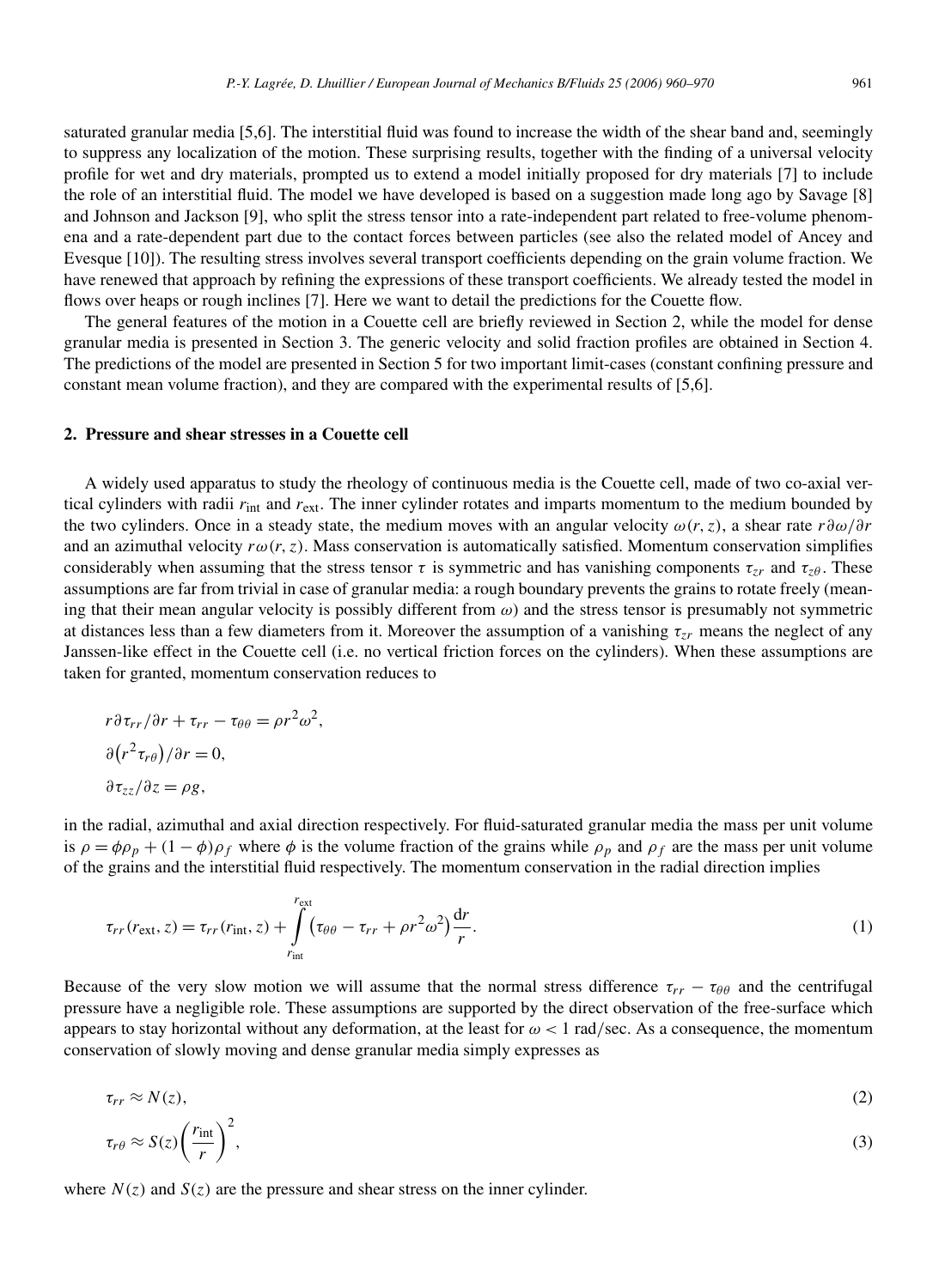# **3. Constitutive relations**

#### *3.1. Dry granular media*

A dense granular medium is one in which contacts between grains are long-lived and lead to a contact network spanning all over the sample. This requires a minimum volume fraction  $\phi_m$  which is likely to be the random loose packing (of order 0.55 for spherical grains). When its volume fraction is larger than  $\phi_m$ , the medium displays a compressibility which is not linked to the elasticity of the grains, but stems from the free volume available and the exploration of many microstates with different configurations of the grains. This irrelevance of the elastic properties of the grains is an approximation which holds up to a volume fraction  $\phi_M$  which is equal or slightly smaller than the random close packing (of order 0.65 for spherical grains). The constitutive relations to be presented below are those prevailing in the *dense* solid fraction range  $\phi_m \le \phi \le \phi_M$ . A second and important restriction is their limitation to *steady* shear flows. As a consequence, velocity fluctuations and the fluctuational kinetic energy will not be considered as independent variables, and will be supposed to depend on the local shear rate and the local volume fraction only.

The main pressure load is exerted along the radial direction of the Couette device and one can refer to  $\tau_{rr}$  as the granular pressure. This granular pressure is the result of two distinct physical phenomena, multiplicity of the possible spatial configurations and impacts between grains. The many possible configurations of the grains, stemming from free-volume effects, are represented by the "disorder" pressure at the continuum level [11]. That disorder pressure depends on the solid fraction only and we write it as *P*∗*F(φ)*. The derivative *∂F(φ)/∂φ* represents the rigidity of the granular medium in steady shear motion while *(P*∗*/ρp)∂F(φ)/∂φ* can be considered as the velocity of sound (squared). Because neither the grain elastic modulus nor any thermal energy can be involved in the disorder pressure, it is not evident to give an order of magnitude for *P*∗. There is some evidence that *P*∗ is of order 1 to 100 Pa (i.e. comparable to the self-weight pressure under a few granular layers) but we consider hereafter that *P*∗ is a constant to be determined by experiments. Besides the disorder pressure, the normal stress also includes the effects of the impacts between grains. We used the name "impact" to insist on the difference between many-body and rebound-less collisions met in dense media [12], contrasting with the more traditional two-body collisions of dilute media with  $\phi < \phi_m$ . At variance with the disorder pressure, the impact pressure is rate-dependent and on dimensional grounds must be written in the Bagnold-like form [13] so that the total granular pressure appears as

$$
\tau_{rr} = P^* F(\phi) + \rho_p D^2 \mu_N(\phi) (r \partial \omega / \partial r)^2.
$$
\n(4)

In this constitutive relation *D* is the grain size and  $\mu_N(\phi)$  represents Reynold's dilatancy: shearing the medium at constant volume fraction creates a larger pressure and conversely, shearing the medium at constant pressure induces a decrease of the volume fraction (hence  $\mu_N(\phi)$  is expected to be positive and to increase with the volume fraction). Besides the pressure, one must give model expressions for the shear. We assume the shear stress to be the sum of a Coulomb-like solid friction and a second dissipative contribution due to the impacts between grains

$$
\tau_{r\theta} = -\mu(\phi)\tau_{rr}\frac{\partial\omega/\partial r}{|\partial\omega/\partial r|} - \rho_p D^2 \mu_T(\phi) r^2 |\partial\omega/\partial r| \partial\omega/\partial r.
$$

Because the local rotation rate is expected to decrease when one moves away from the inner cylinder, the above expression simplifies into

$$
\tau_{r\theta} = \mu(\phi)\tau_{rr} + \rho_p D^2 \mu_T(\phi)(r\partial\omega/\partial r)^2.
$$
\n(5)

In this expression  $\mu(\phi)$  is a compaction-dependent friction coefficient and  $\mu_T(\phi)$  depicts the extra dissipation due to the friction developed by sliding contacts. Because the normal stress difference  $\tau_{rr} - \tau_{\theta\theta}$  appears to have a negligible role, the modeling of the two components  $\tau_{rr}$  and  $\tau_{r\theta}$  is enough for the description of the tangential annular flow. Expressions (4) and (5) contain four positive scalar functions of the compaction. If we admit an infinite rigidity and the impossibility of any motion for  $\phi > \phi_M$ , then *F*,  $\mu_N$  and  $\mu_T$  are expected to diverge for  $\phi = \phi_M$ . If we take for granted the absence of disorder pressure and dilatancy phenomena for  $\phi < \phi_m$ , then *F*,  $\mu_N$  and  $\mu_T$  are expected to be very small and perhaps to vanish for  $\phi = \phi_m$  (in any case they all vanish when  $\phi < \phi_m$ ). The friction coefficient has a much smoother behavior since it is expected neither to vanish nor to become infinite in the whole range  $\phi_m \leq \phi \leq \phi_M$ . In fact *F*,  $\mu_N$ ,  $\mu_T$  and  $\mu$  are functions of the *reduced solid fraction*  $\varphi$ 

$$
\varphi = \frac{\phi - \phi_m}{\phi_M - \phi_m},\tag{6}
$$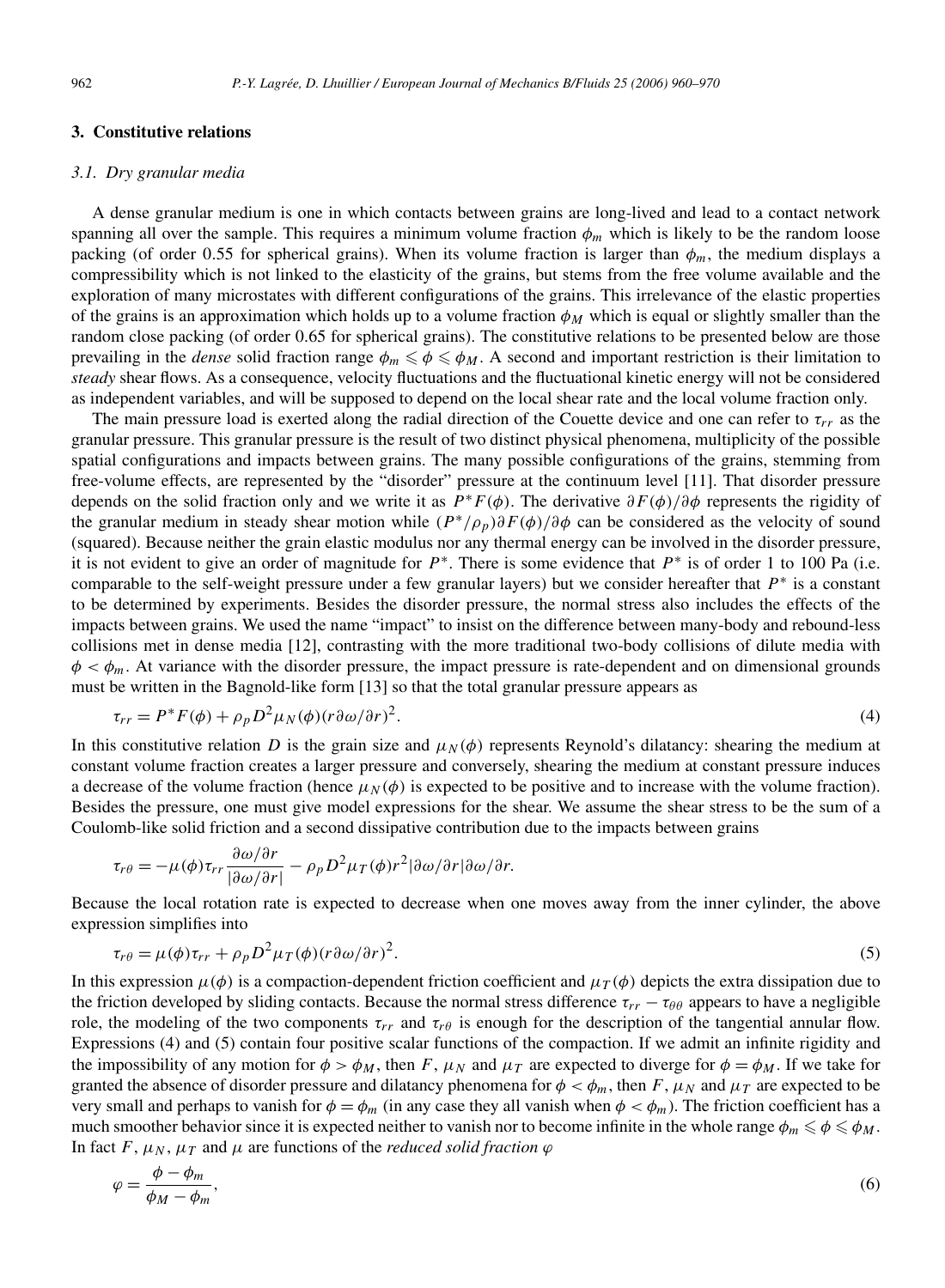$$
F(\phi) = \text{Log} \frac{1}{1 - \varphi},\tag{7}
$$

$$
\mu_N(\phi) = \frac{\mu_{N0}}{(1 - \varphi)^2},\tag{8}
$$

$$
\mu_T(\phi) = \frac{\mu_{T0}}{(1-\varphi)^2},\tag{9}
$$

$$
\mu(\phi) = \mu_0. \tag{10}
$$

The expression for  $F(\phi)$  is reminiscent of the configuration pressure in the lattice–gas model and it was already proposed by Savage [14]. This logarithmic expression is the only one compatible with the exponential decrease of the velocity in the deep parts of the flow over a heap [15]. The expressions of the three other functions are more debatable and the above proposals must be considered as the simplest ones.

## *3.2. Fluid-saturated granular media*

When taking the role of the interstitial fluid into account, the fluid pressure  $p_f$  is supposed to be the only new source of normal stress and the fluid viscosity  $\eta_f$  is responsible for a new contribution to the shear stress. We will neglect any difference between the mean fluid velocity and the mean granular velocity in a Couette flow. The fluid strain rate is then equal to the granular strain rate *r∂ω/∂r* and the constitutive relations (4) and (5) are modified into

$$
\tau_{rr} = P^* F(\phi) + \rho_p D^2 \mu_N(\phi) (r \partial \omega / \partial r)^2 + p_f,
$$
\n(11)

$$
\tau_{r\theta} = \mu(\phi)(\tau_{rr} - p_f) + \rho_p D^2 \mu_T(\phi)(r \partial \omega/\partial r)^2 - \eta_f \eta(\phi)r \partial \omega/\partial r.
$$
\n(12)

The transport coefficient  $\eta(\phi)$  witnesses to the influence of the solid fraction on the effective viscosity of the mixture. As shown by Bedeaux [16], the relative viscosity of a suspension of spheres can be written in the general form

$$
\eta(\phi) = 1 + \frac{5\Sigma(\phi)}{2(1 - \Sigma(\phi))}
$$

with  $\Sigma(\phi) = \phi + (1 - \phi_M)(\phi/\phi_M)^2$ . This expression holds in the whole range  $0 \le \phi < \phi_M$ , but we are interested in the dense range  $\phi_m \le \phi \le \phi_M$  only. For volume fractions close to  $\phi_M$ , the above expression has the asymptotic form

$$
\eta(\phi) = \frac{\eta_0}{1 - \varphi},\tag{13}
$$

where  $\eta_0 = 5\phi_M/2(2 - \phi_M)(\phi_M - \phi_m)$ , hence  $\eta_0 \approx 10-30$  for spherical grains. Since  $\phi_m$  is rather close to  $\phi_M$ , we will adopt (13) as the relative viscosity of dense granular media with  $\eta_0$  now representing the relative viscosity at the random loose packing.

# **4. Volume fraction and velocity profiles**

Let us consider some horizontal plane (*z* fixed) somewhere between the upper and bottom surface of the granular medium. We note *N* and *S* the normal and shear stresses at the inner cylinder for that selected horizontal plane. Combining Eqs. (2) and (3) with the constitutive relations (11) and (12) results in

$$
P^*F(\phi) + \rho_p D^2 \mu_N(\phi)(r \partial \omega/\partial r)^2 = P,
$$
  
\n
$$
\mu_0 P + \rho_p D^2 \mu_T(\phi)(r \partial \omega/\partial r)^2 - \eta_f \eta(\phi)r \partial \omega/\partial r = S(r_{int}/r)^2,
$$

where  $P = N - p_f$  is the *effective confining pressure*. We now take into account the above expressions for the concentration-dependent transport coefficients and deduce the two profiles of volume fraction and angular velocity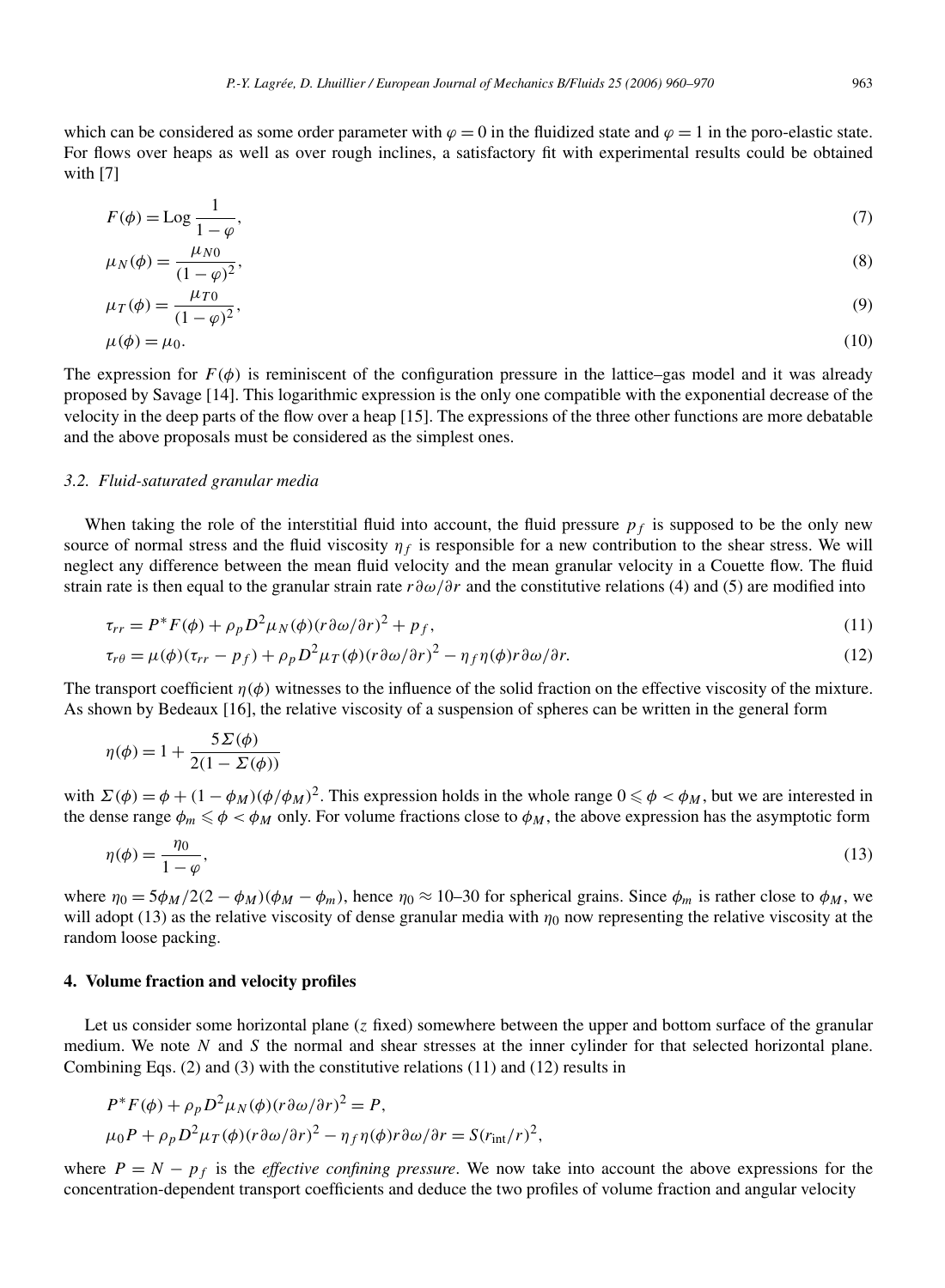$$
\phi(\rho) = \phi_M - (\phi_M - \phi_m) e^{-P/P^*} e^{g^2(\rho)},
$$
\n(14)

$$
\sqrt{\frac{\mu_{N0}\rho_p D^2}{P^*}}\,\omega(\rho) = e^{-P/P^*}\int\limits_{\rho}^{\rho_{\text{ext}}} g(x) e^{g^2(x)}\,\frac{\mathrm{d}x}{x}.\tag{15}
$$

In these two results appear  $\rho = r/r_{\text{int}}$  and  $\rho_{\text{ext}} = r_{\text{ext}}/r_{\text{int}}$  where  $r_{\text{ext}}$  is the radius of the external cylinder of the Couette setup. The external cylinder was supposed to be so rough that  $\omega(\rho_{ext}) = 0$  in all cases. The function  $g(\rho)$  is defined as

$$
g(\rho) = \begin{cases} \sqrt{\frac{\mu_{N0}\sigma^*}{\mu_{T0}P^*}} \left( \sqrt{1 + \frac{S/\rho^2 - \mu_0 P}{\sigma^*}} - 1 \right) & \text{if } 1 < \rho < \sqrt{S/\mu_0 P}, \\ 0 & \text{otherwise.} \end{cases}
$$

Besides the constant disorder pressure  $P^*$  appears a second characteristic stress,  $\sigma^*$ , defined from the physical properties of the grains and the interstitial fluid as

$$
\sigma^* = \frac{(\eta_0 \eta_f)^2}{4\mu_{T0}\rho_p D^2}.\tag{16}
$$

When  $\sigma^* \ll P^*$  the role of the interstitial fluid is negligible and the medium can be referred to as a "dry" granular medium. On the contrary, when  $\sigma^* \gg P^*$  one has a viscous-like granular medium. It is worthy to note that

$$
\sqrt{\frac{\mu_{T0}P^*}{\mu_{N0}\sigma^*}} = St = \frac{T_V}{T_D},\tag{17}
$$

where  $St$  is the Stokes number (see [17] for its counterpart in avalanches), this number being in our model the ratio of the viscous regime characteristic time  $T_V = 2\mu_{T0}\rho_p D^2/(\eta_0\eta_f)$  and the dry regime characteristic time  $T_D = \sqrt{(\mu_{N0}\rho_p D^2)/P^*}$ . Note also that our non-dimensional angular velocity in (15) bears some resemblance with  $I = \sqrt{(\rho_p D^2/P)}\omega$  proposed by the GDR MiDi [18]. The main difference is our use of the (constant) disorder pressure *P*∗ instead of the full normal stress *P* . Let us define

$$
r_{\text{out}} = r_{\text{int}} \sqrt{\frac{S}{\mu_0 P}}.\tag{18}
$$

Since  $g(\rho)$  vanishes when  $r > r_{\text{out}}$ , this means that the shear band has a width  $r_{\text{out}} - r_{\text{int}}$  and that outside this shear band the medium is motionless with a constant volume fraction depending on  $P/P^*$ . It is quite possible that  $r_{\text{out}} > r_{\text{ext}}$ . In this case the grains move all over the gap. Everything happens as if the shear localization had disappeared while, in fact, it could still be observed using a Couette cell with a larger gap between the two cylinders. Note that the width of the shear band is proportional to  $r_{int}$  and is independent of the grain size. This should not be a surprise because when  $r_{\text{int}}$  increases to infinity the Couette cell is transformed into a plane shear cell (with vertical planes) for which the symmetry precludes any shear localization.

To induce a motion in the dense granular medium requires that  $S > \mu_0 P$  at the inner cylinder. The larger the difference  $S - \mu_0 P$ , the larger will be  $\omega(r_{\text{int}})$  but the smaller will be the volume fraction at the inner cylinder. Our model however is specially devoted to dense granular materials with  $\phi > \phi_m$  everywhere. For the medium to be dense all over the Couette cell the shear stress at the inner cylinder must not exceed some maximum value and we will limit our analysis of the Couette flow to applied shear stresses in the range

$$
\mu_0 P < S < \left(\mu_0 + \frac{\mu_{T0}}{\mu_{N0}}\right) P + 2\sqrt{\sigma^*} \sqrt{\frac{\mu_{T0}}{\mu_{N0}} P},\tag{19}
$$

which amounts to  $0 < g^2(1) < P/P^*$ . As a consequence, the width of the shear band has some maximum value and for a dry granular material

$$
r_{\rm out} < r_{\rm int} \sqrt{1 + \frac{\mu_{T0}}{\mu_0 \mu_{N0}}}.\tag{20}
$$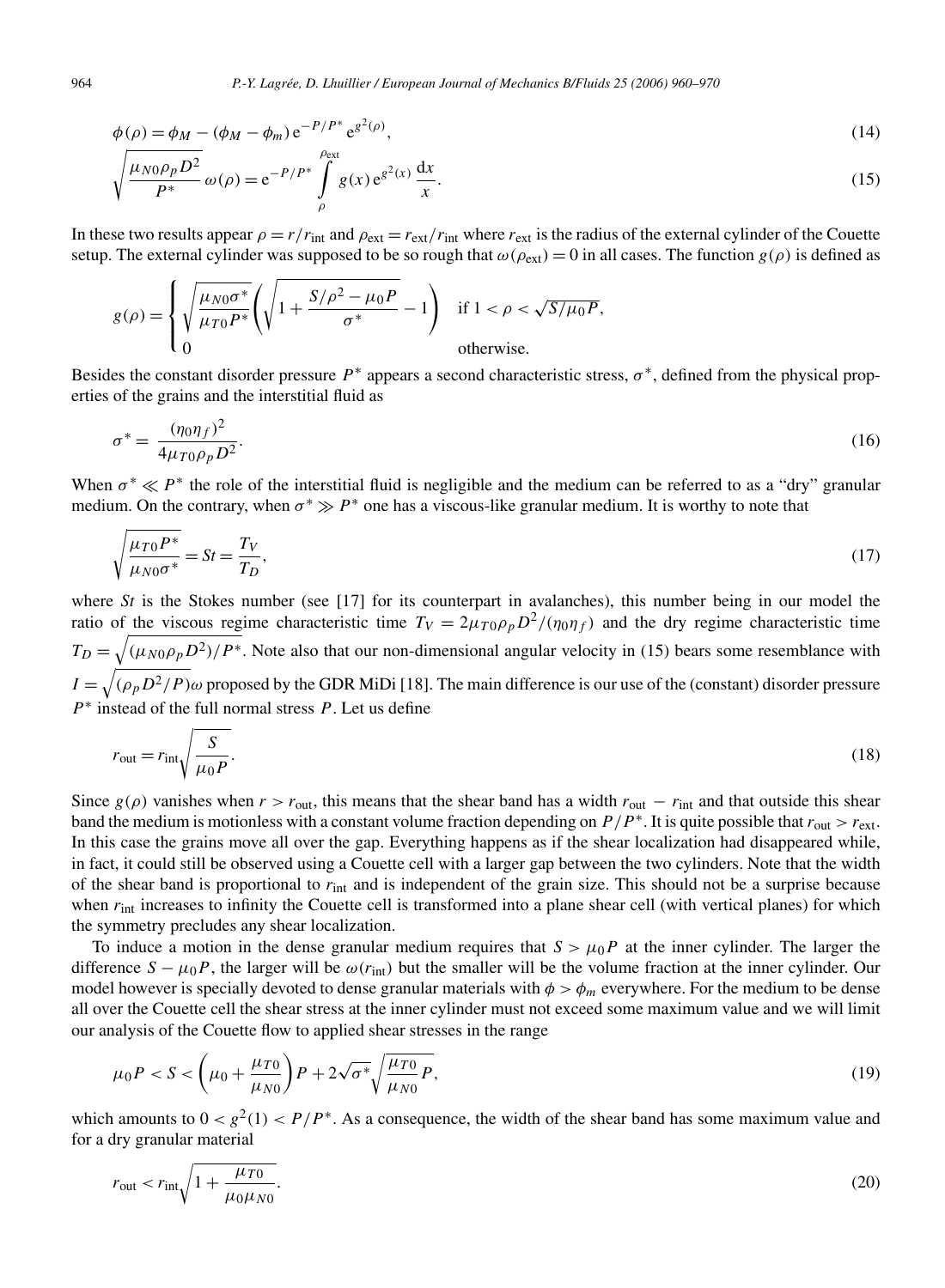## **5. Model predictions**

We now consider two mutually exclusive situations that are typical of most experiments with a Couette cell. In the first one, the confining pressure of any horizontal layer is kept constant. In the second one, the mean volume fraction of any horizontal layer is kept constant.

## *5.1. Experiments with a constant confining pressure*

Operating at a constant confining pressure *P*<sup>0</sup> while changing the driving shear requires that no part of the apparatus prevents the grains from moving in the vertical direction and that the fluid is allowed to drain out of the granular material. Motion begins when the shear stress at the inner cylinder is just above the minimum value  $S_{\text{min}} = \mu_0 P_0$ . When *P* is replaced by  $P_0$  in (14) and (15) one solves them to get the volume fraction profile and the velocity profile. Figs. 1 and 2 represent these profiles for different values of the shear stress at inner cylinder. Note that the radius *r*ext of the external cylinder has no influence on the volume fraction profile. It has also no influence on the velocity profile



Fig. 1. Reduced solid fraction profiles of wet granular materials for increasing shears (in the direction of the arrow) and a fixed pressure *P*0.



Fig. 2. Velocity profiles for increasing shear stresses (in the direction of the arrow) at internal cylinder and a fixed pressure. For the two largest shear stresses the motion extends over the whole gap.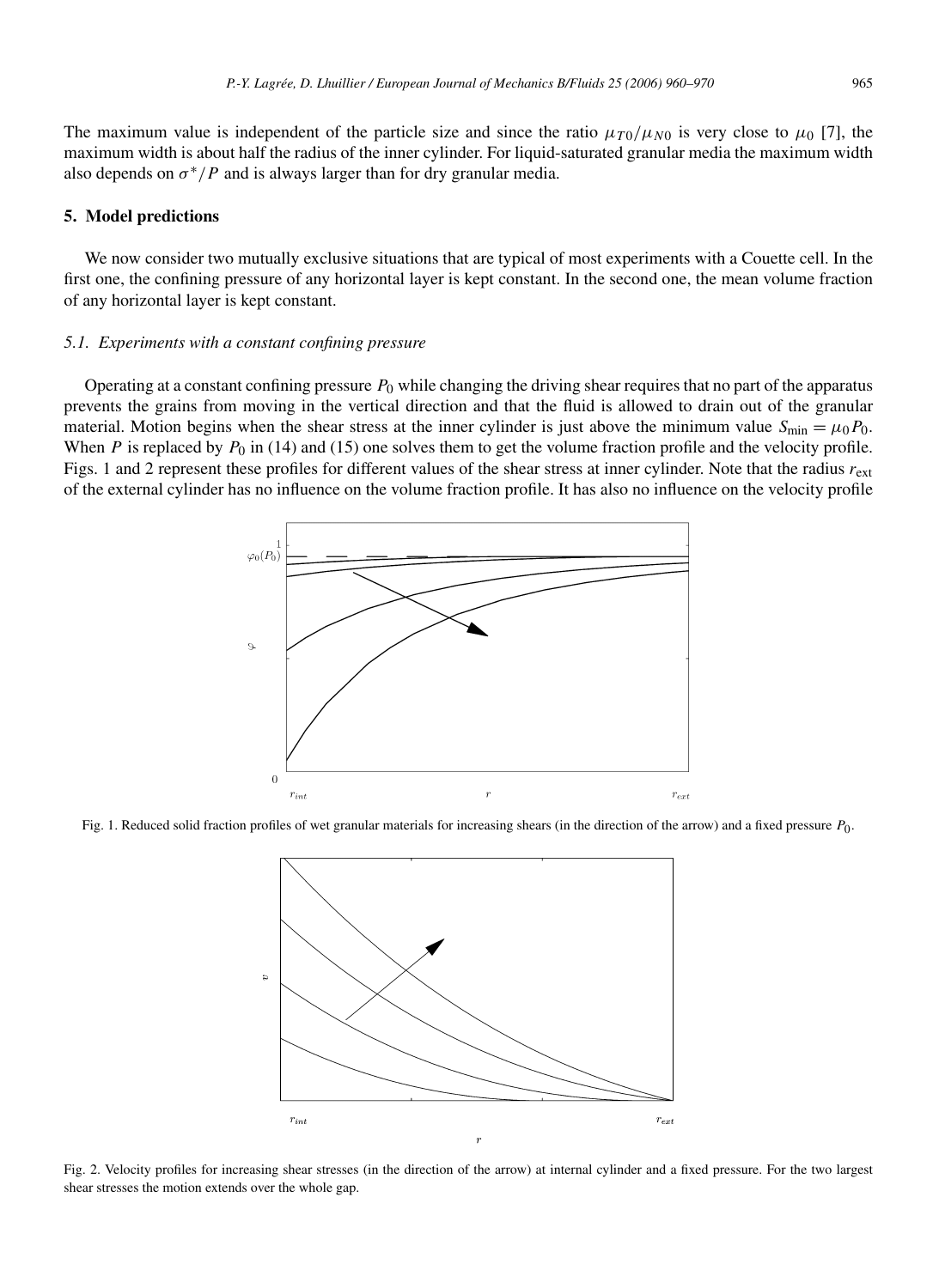

Fig. 3. Velocity profile of a dry material (dashed line), and of a liquid-saturated material (plain line). Left, for a given applied shear stress, the velocity at the inner cylinder is smaller for the wet material. Right, for a given velocity at the inner cylinder, the shear band of the wet material is larger.



 $\omega(r_{int})$ 

Fig. 4. Driving shear versus angular velocity at inner cylinder for liquid-saturated (plain line) and dry (dashed line) materials and a constant confining pressure *P*0.

for low shears, when the width of the shear band is smaller than the gap between the two cylinders. But as soon as the shear exceeds the value

$$
S_{\rm gap} = \mu_0 P_0 \left(\frac{r_{\rm ext}}{r_{\rm int}}\right)^2 \tag{21}
$$

then the flow invades the whole gap between the two cylinders and the boundary condition  $\omega(r_{\text{out}}) = 0$  is replaced by  $\omega(r_{ext}) = 0$ , as is expected when the external cylinder is rough enough to prevent any slip on it. Fig. 3(left) compares the velocity profile of the dry medium with that of a liquid-saturated medium for equal shear stresses at the inner cylinder while Fig. 3(right) compares the two media for equal velocities at the inner cylinder. In Fig. 4 is plotted the velocity at the inner cylinder as a function of the driving shear, for a liquid-saturated and for a dry material. The dotted parts of the curves correspond to driving shears so large that the compaction at the inner cylinder is smaller than  $\phi_m$ , outside the concentrations described by our model. Hence, working with dense granular media limits the driving shears to the range given by (19) with  $P = P_0$ . The maximum shear stress increases with  $\sigma^*$  as can also be seen in Fig. 4. In most Couette cells shear localization has always been observed for dry materials which means that most devices are such that  $S_{\text{gap}}$  is larger than the maximum possible *S* (when  $\sigma^* = 0$ ) implying that  $(r_{\text{ext}}/r_{\text{int}})^2 > 1 + \mu_{T0}/\mu_0\mu_{N0}$ . However, because the maximum possible shear increases with *σ*∗ it is quite possible that for the same granular material filled with a liquid of large viscosity the rotation of the inner cylinder is able to induce a motion all over the gap (as was in fact supposed for the two largest shears of Fig. 2).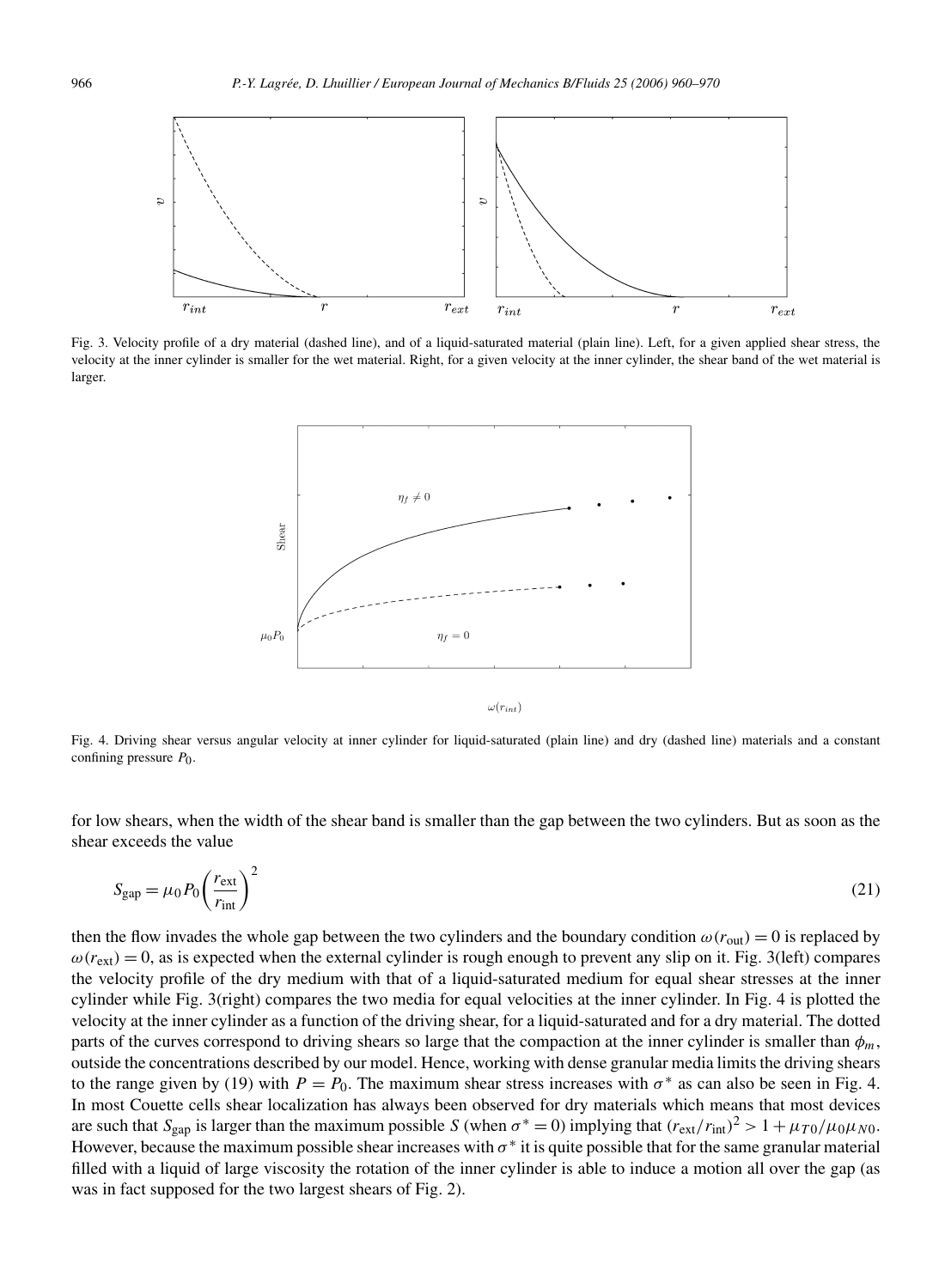

Fig. 5. When the total volume (or mean volume fraction) is kept constant, the pressure increase is larger for dry materials (dashed line) than for liquid-saturated ones (plain line);  $P_0$  is the initial confining pressure.

#### *5.2. Experiments with constant mean volume fraction*

In these experiments a top plate prevents the grains to move in the vertical direction and the gap between the two cylinders is kept fixed. Conservation of the mass (volume) of the grains in a horizontal layer expresses as

$$
2\pi \int_{r_{\rm int}}^{r_{\rm ext}} r\phi(r) dr = \pi \left(r_{\rm ext}^2 - r_{\rm int}^2\right)\phi_0,\tag{22}
$$

where  $\phi_0$  is the initial (and assumed uniform) volume fraction of the granular medium, associated with the initial confining pressure  $P_0$ . When the applied shear is larger than the minimum value  $S_{\text{min}} = \mu_0 P_0$ , the medium is put into motion, its volume fraction close to the inner cylinder decreases. Since the total volume of grains in a horizontal layer is assumed to be conserved, the solid fraction must increase above  $\phi_0$  in the outer part of the cell and this requires an increase of the confining pressure above its initial value  $P_0$ . In fact, the confining pressure increases with the driving shear and the relationship  $P(S)$  is deduced from the above mass (or volume) conservation equation as the solution of

$$
2\int_{1}^{\rho_{\text{ext}}} \rho \, e^{g^2(\rho)} \, d\rho = \left(\rho_{\text{ext}}^2 - 1\right) e^{(P - P_0)/P^*}.
$$
\n(23)

Since the integral is finite, when  $\rho_{ext} = r_{ext}/r_{int}$  is very large the pressure is almost constant and equal to  $P_0$ . To obtain results markedly different from those found in the constant pressure case, we must consider small ratios *r*ext*/r*int, of order 1*.*5 to 2 which are values typical of most Couette devices. The confining pressure is presented in Fig. 5 for dry and liquid-saturated materials. The maximum possible shear is larger than its value at constant pressure. In Fig. 6 is represented the velocity at the inner cylinder as a function of the driving shear. It is worthy to note that above some minimal shear, a (*quasi*-)*linear* relationship exists between the velocity at the inner cylinder and the driving shear, in contrast with what happens in the constant pressure case represented in Fig. 4.

#### *5.3. Comparison with experimental results*

The predictions of the model are now compared to the experimental results presented in Huang et al. [5] and Ovarlez et al. [6]. The size of the Couette cell is such that  $r_{\text{ext}}/r_{\text{int}} = 1.45$ . The grains are spherical polystyrene beads with diameter  $D = 0.29 \times 10^{-3}$  m and a mass density  $\rho_p = 1.04 \times 10^3$  kg m<sup>-3</sup>. The shear stress for incipient motion is between 1 Pa and 3 Pa. Since the macroscopic friction coefficient is  $\mu_0 \approx 0.40$ , the initial confining pressure is between 2.5 Pa and 7.5 Pa. Hence, *P*<sup>0</sup> has the same order of magnitude as *P*<sup>∗</sup> which is expected to be in the range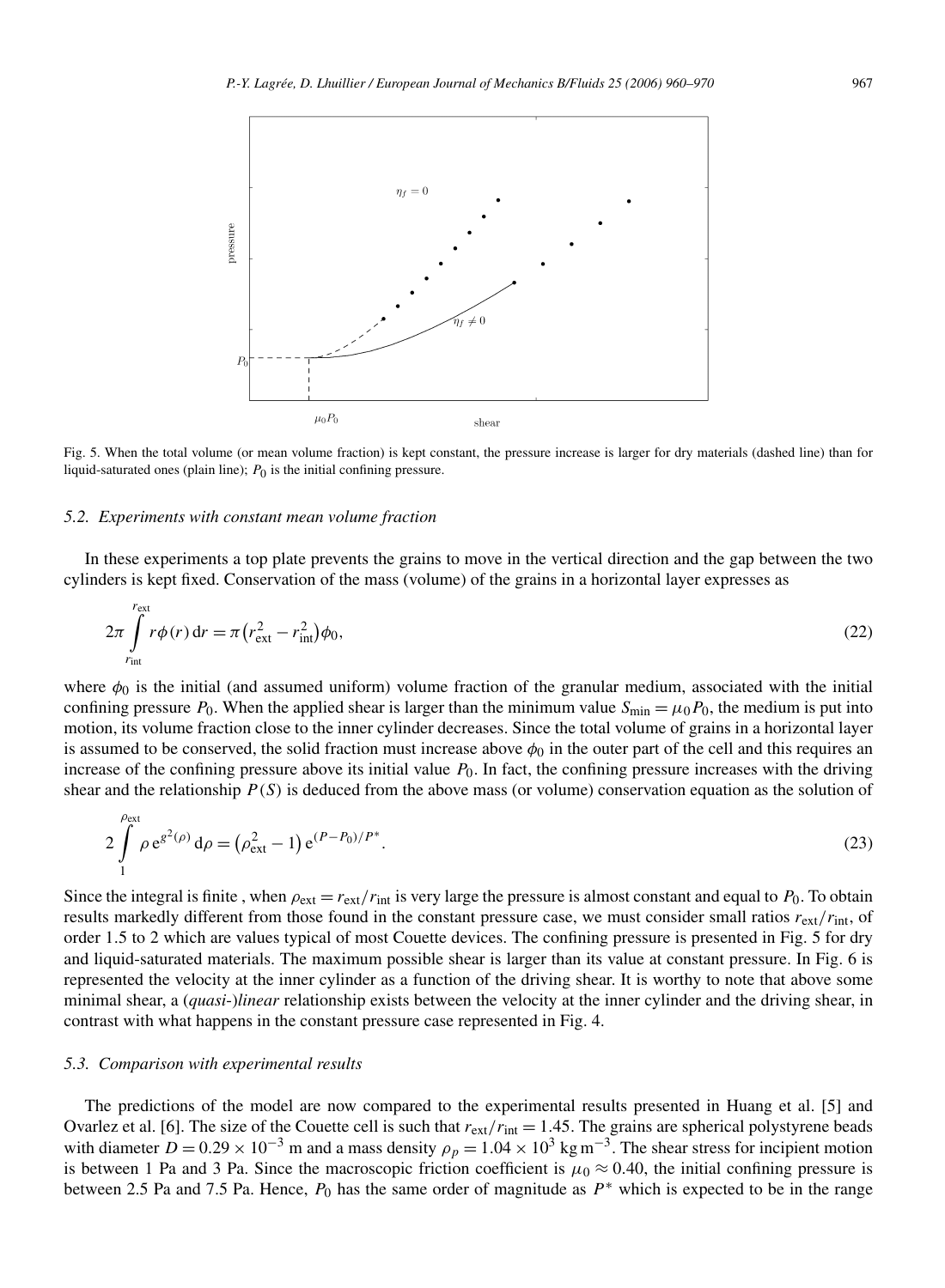

Fig. 6. Driving shear versus angular velocity at inner cylinder for liquid-saturated (plain line) and dry (dashed line) materials at constant confining volume. *P*<sub>0</sub> is the initial confining pressure. For comparison with the constant pressure case, the two lower curves reproduce those of Fig. 4.



Fig. 7. Relation between the angular velocity and the shear at the inner cylinder. Dots are experimental results from [5], plain line is the prediction for constant volume and dashed line is the prediction for constant pressure.

1–100 Pa. Most of the experiments used a fluid with a viscosity  $\eta_f = 20 \times 10^{-3}$  Pas for which  $\sigma^* \approx 100$  Pa if  $\eta_0 \approx 10$ and  $\mu_{T0} \approx 1$ . We deduce that the experiments were performed under the condition  $\sigma^* \gg P^*$ , i.e. with a viscous-like granular medium. Figs. 7 and 8 compare the experimental results for the "flow curve" (i.e. shear stress *S* as a function of the angular velocity  $\omega(r_{\text{int}})$  of the rotating cylinder) with the model predictions for the two operating conditions, constant pressure on the one hand and constant volume on the other hand. The experimental results appear to be better fitted by the constant volume curve. The best fit was obtained with  $\mu_{N0} = 2$ ,  $\mu_{T0} = 1$ ,  $P^* = 3$  Pa,  $\sigma^* = 120$  Pa and  $P_0 = 7.8$  Pa. However, with the above best-fit values for the model parameters we have found a width of the shear band which seems too large when  $\omega(r_{\text{int}}) > 1$  rad/sec. For these relatively high rotating velocities the centrifugal forces possibly play a role and the granular pressure, as suggested by (1), is likely to increase when moving away from the rotating cylinder. As a consequence, the excess shear stress  $S/\rho^2 - \mu_0 P(\rho)$  will vanish at a position  $r_{\text{out}}$  closer to the rotating cylinder than the position predicted in (18) for a spatially uniform *P*. There is in fact a second discrepancy with the experimental results which concerns the solid fraction profile. We predicted that  $\phi(r)$  depends on  $\omega(r_{\text{int}})$ while the experiments conclude to a quasi-independence of the two quantities. This is an intriguing experimental result because it means that the same profile will also be observed for the quasi static granular medium and it suggests some long-lasting influence of the state in which the medium was initially prepared. It is quite possible that the solid fraction needs a very long equilibration time (a few hours and perhaps a few days) before it takes its true steady profile. A third discrepancy concerns the dry media. We predicted that the band width  $r_{\text{out}} - r_{\text{int}}$  increases with  $\omega(r_{\text{int}})$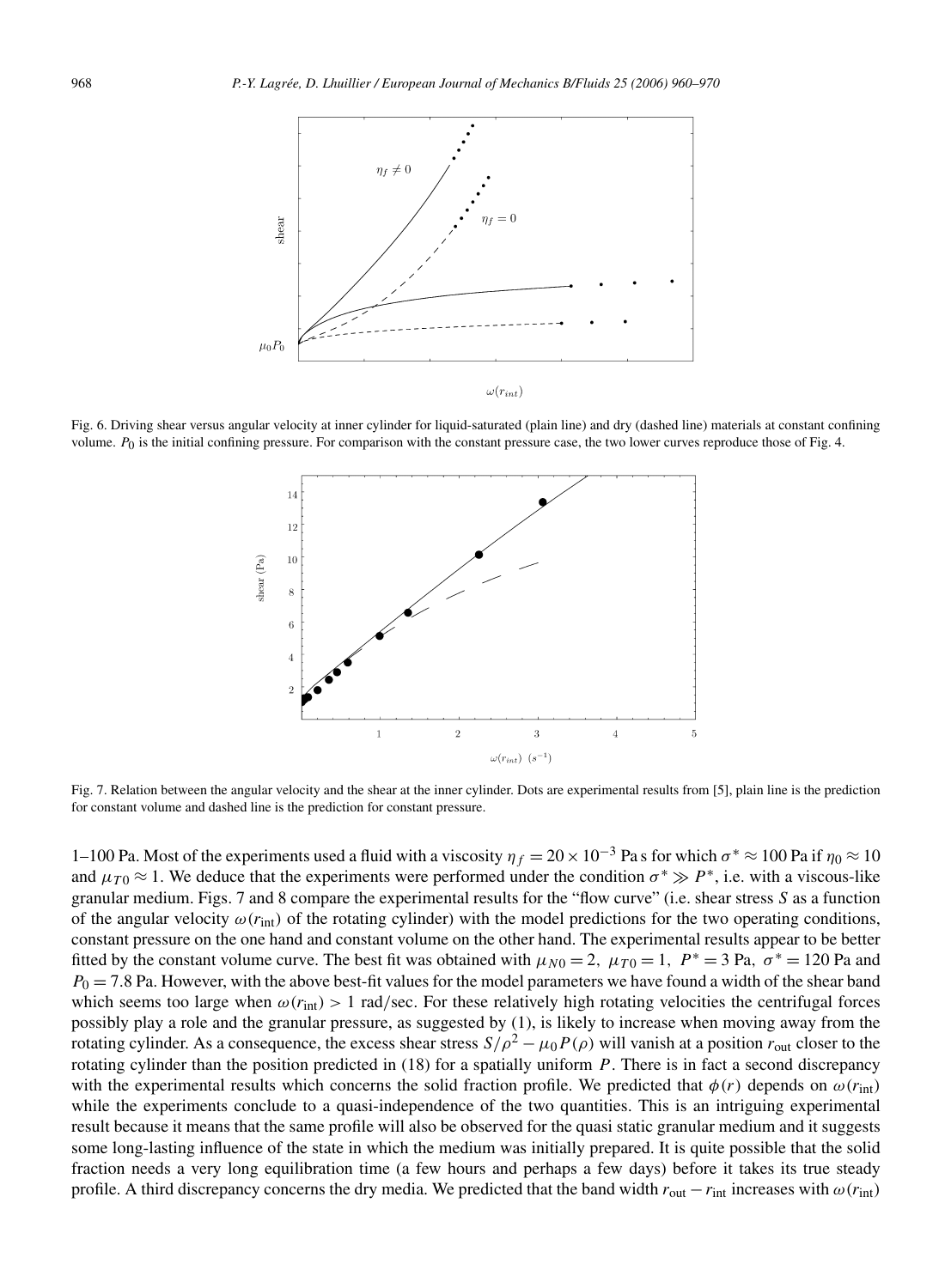

Fig. 8. Same results as in Fig. 7 but with two logarithmic scales to insist on the slight discrepancy that exists at intermediate angular velocities.

while most of the experiments [1,3] concluded that the width is of the order of a few diameters and independent of the velocity of the rotating cylinder. Here again, we can refer to the difficulty of obtaining a true steady state for the solid fraction profile, but this is not the only explanation: we neglected the extra friction provided by the top and the bottom plates which results in a shear stress decreasing faster than  $S/\rho^2$ , and is likely to flatten the dependence on  $\omega(r_{\text{int}})$  of the band width. The results the above analysis are thus restricted to very high Couette setups operating at relatively small angular velocities.

## **6. Conclusions**

We have proposed a rheological model for the steady flow of dense and fluid-saturated granular media, in which the two main parameters are two characteristic stresses. The first one, *P*∗, witnesses to the disorder (or free-volume) entropy that exists in media with solid fractions between the random loose and the random close packings. Previous estimates [11] suggested that  $P^*$  is of order 1–100 Pa which happens to be the order of magnitude of  $\rho_p g D$ . Note however that  $P^*$  is a constant while  $\rho_p g D$  is not. Hence we were not justified in writing  $P^* \propto \rho_p g D$  like we did in previous publications [7]. The second characteristic stress,  $\sigma^*$  defined in (16), is built from the physical parameters of both the grains and the interstitial fluid. Dry granular media correspond to  $\sigma^* \ll P^*$  while  $\sigma^* \gg P^*$  holds for viscous-like granular media. For the disorder pressure to be a pertinent quantity, the granular medium must be able to explore all the microstates involved in the disorder entropy. As a consequence the disorder pressure is certainly relevant to steady flows and we considered here the steady Couette flow between two rotating cylinders. In this particular geometry, flow localization is the consequence of the sign-reversal of the excess shear  $S/\rho^2 - \mu_0 P(\rho)$  at some position  $r_{\text{out}}$  in the gap between the two cylinders. When *P* is uniform over any horizontal plane,  $r_{\text{out}}$  is given in (18). The two main model predictions concern the solid fraction and the velocity profiles as given in (14) and (15). The predictions for the velocity profiles are in rather good agreement with experimental profiles obtained with either dry or wet granular media. The solid fraction profile is predicted to decrease close to the rotating cylinder and the magnitude of the depletion (as well as the width of the shear band) is predicted to increase with the velocity of the rotating cylinder, while experiments concluded to a quasi-independence. We suggested these discrepancies could be traced to the very long time needed for the solid fraction to come to its final steady state. When these very long transients are not properly taken into account, the solid fraction remembers the way the medium was prepared and can be markedly different from its true steady value. It is also possible that the present rheological model is wrong because nothing like the disorder pressure exists in the real life of granular materials. This would imply to very disappointing conclusions (a) Bagnold's rheology holds for all solid fractions, from zero up to the random close packing and (b) the recent statistical approach of granular matter [19] has absolutely no incidence on the rheology. We preferred here to bet on the existence of *P*∗!